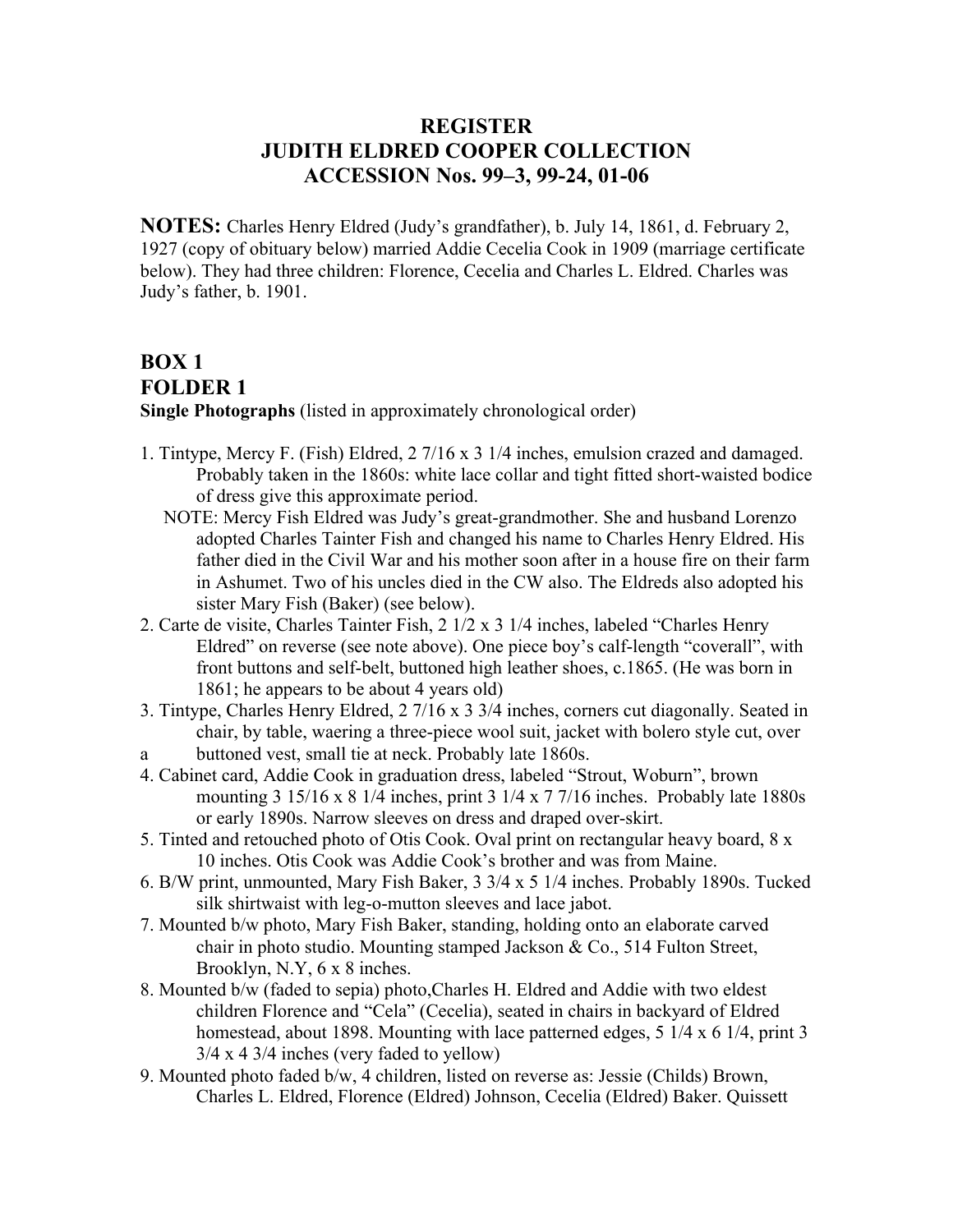Harbor House in left background across harbor and Petrel's Rest in the right background.

NOTE: names of the 3 girls include their married names. Charles L. Eldred was Judy's father, Cecelia was Ernest "Buddy" Baker's mother. Black mounting, 6 x 7 inches.

10. Mounted photo b/w, 4 children in a rowboat in Quissett Harbor, listed on reverse as: Charles L. Eldred, Florence (Eldred) Johnson, Cecelia (Eldred) Baker, Jessie (Childs) Brown.

NOTE: names of the 3 girls include their married names. Charles L. Eldred was Judy's father, Cecelia was Ernest "Buddy" Baker's mother. Black mounting, 6 x 7 inches.

- 11. Photo, b/w (faded), Florence Eldred (about 4 years old?) wearing a tam and standing by fence (Eldred Homestead?), 3 x 4 1/8 inch print on 3 1/4 x 4 3/8 inch paper.
- 12. Photo b/w (faded), Florence Eldred dressed as an Indian in a boat (canoe?), 2 1/2 x 4 1/8 inches on 2 13/16 x 4 1/2 inch paper.
- 13.. Postcard, Woods Hole Road, looking north towards Quissett Four Corners, with three pedestrians, Quissett School House on left. 5 5/16 x 3 5/16 inches.
- 14. Photo, b/w of interior of Eldred boat shop with stored Herreshoff 12 1/2s in background, Ted Johnson (Florence's husband) on left and Natalie Baker (Cela's daughter) on right, 1943.  $3 \times 4$  1/2 inch print on  $3 \frac{1}{2} \times 5$  inch paper.

#### **FOLDERS 2a & b**

**1. Large album pages,** no cover**,** black paper pages, approx. 7 1/2 x 10 1/2 inches, pages crumbling at edges

#### **FOLDER 3**

**2. Small album** with cover labeled "Photographs" in white, light gray pages, 4

1/2 x 5 3/4 inches

**3. Small album pages,** no cover, light gray pages, 4 1/2 x 5 1/2 inches

#### **FOLDER 4**

**4. Medium album pages**, no cover, dark gray pages, 5 1/2 x 7 inches

**5. Small album with cover,** decorated with art nouveau design, 5 x 6 inches

#### **FOLDER 5**

#### **Valentines and Greeting Cards, 1890s and later**

Many of these belonged to Florence Eldred. She and her sister Cela both went to normal school (teaching school) in Hyannis. One of Florence's classes was in Cataumet and some of the valentines are from her Cataumet students.

#### **FOLDER 6 Papers and Letters**

1**. Marriage Certificate of Charles H. Eldred and Addie C. Cook, Woburn, Mass., Dec. 11, 1891**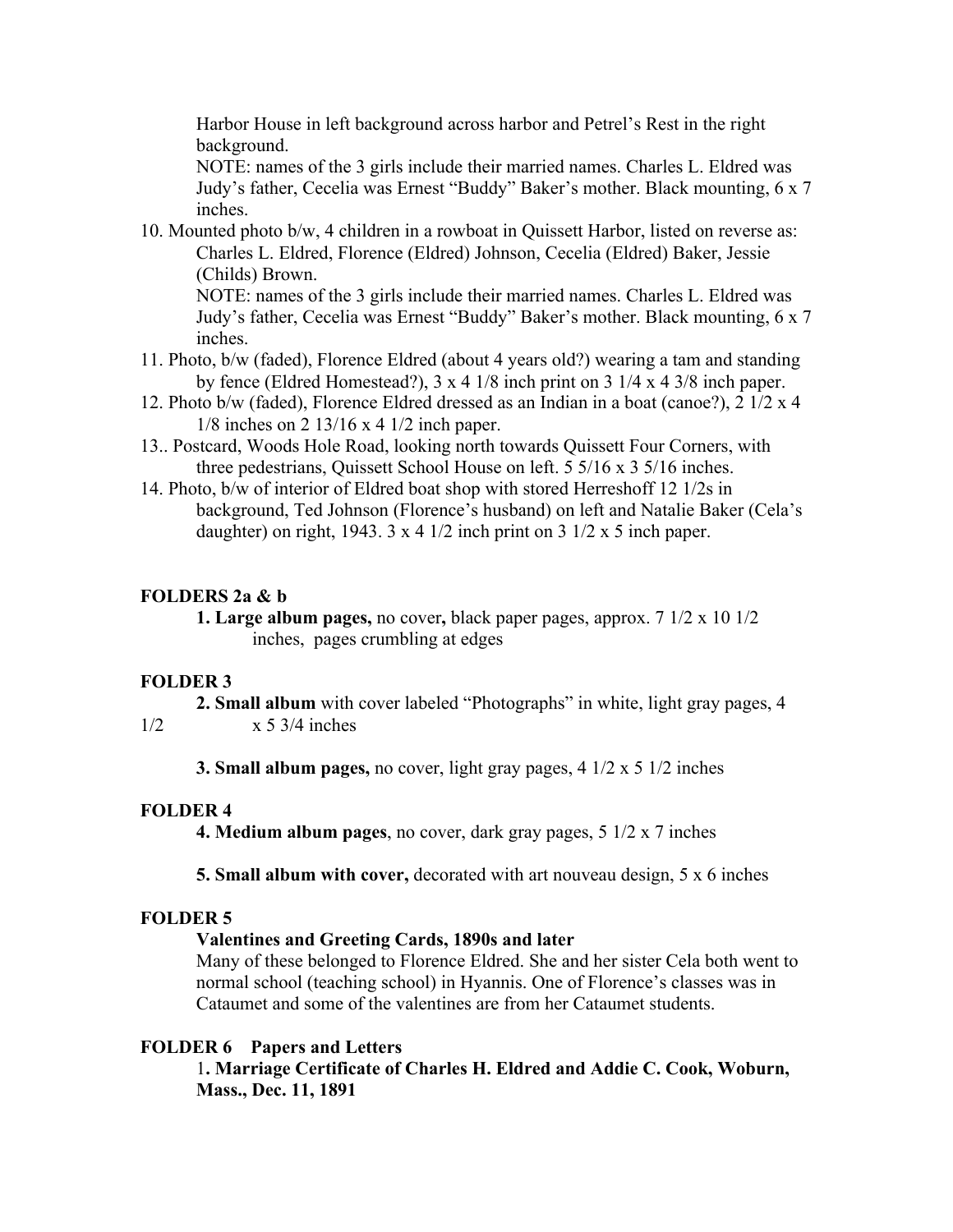2. Report Cards of Florence E. Eldred, Freshman through Senior classes,

Lawrence High School, Falmouth, Mass. 1906 – 1910

3. School Workbook with poems and songs (probably Florence Eldred's)

4. School compositions by Addie Cook, 1882 and before

#### **Letters:**

5. To Judith Cook (Mrs. O.H. Cook) from Otis H.Cook, Aug. 28, 1870

6. To Miss Addie C. Cook from Aunt Zorada (Aunt Zode – sister of Judith Cook), Albion, Maine, Oct. 27, 1890

7. To Miss Addie Cook from Charles H. Eldred, Dec. 7, 1891 ("just before the wedding")

8. To Miss Addie C. Cook from Aunt Lizzie, Woburn, Mass., Jan. 13, 1892

9. To Mrs. C.H. Eldred (Addie C. Cook) from Aunt Lizzie, Woburn, Mass., Jan. 26, 1892

10. To Mrs. C.H. Eldred (Addie C. Cook) from Aunt Lizzie, Woburn, Mass., Feb. 9, 1892

11. To Mrs. C.H. Eldred (Addie C. Cook) from Aunt Lizzie, Woburn, Mass., Sept, 14, 1892

12. To Mrs. C.H. Eldred (Addie C. Cook) from Aunt Zode, Albion, Maine, June  $7^{\text{th}}$ , 1927

13. To Mrs. Edward Johnson from M.J. Bradstreet (Addie Cook's aunt), Albion, Maine, March 16, 1936 ("89 years old when she wrote this")

14. To Miss Addie Cook, Woburn, Mass. - letters from Abbie Sylvester (not a relative), Smithton, Maine: Mar. 13, 1878, Oct. 7, 1888, Dec. 13, 1891, Jan. 5, 1896

15. Clippings: Resolutions and Obituary Clippings from Falmouth paper, February and March 1927

#### **FOLDER 7**

#### **Obituary, Charles Henry Eldred, February 2, 1927**

#### **FOLDER 8**

Florence Johnson's Notes on Quissett for the Falmouth Historical Commission' Book Committee (*The Book of Falmouth*) (handwritten in pen and ink) **INTERVIEWS:** original typewritten manuscripts

1. Interview with Charles L. Eldred, 1971 (probably done by Molly Willett and crew, done at Isabel Emory Haigh's house, Quissett Avenue)

2. Interview with Florence Eldred Johnson, 1971, (done by Molly Willett

at the Willett home, Quissett Avenue)

### **FOLDER 9**

**X**erox copies of items in FOLDER 8